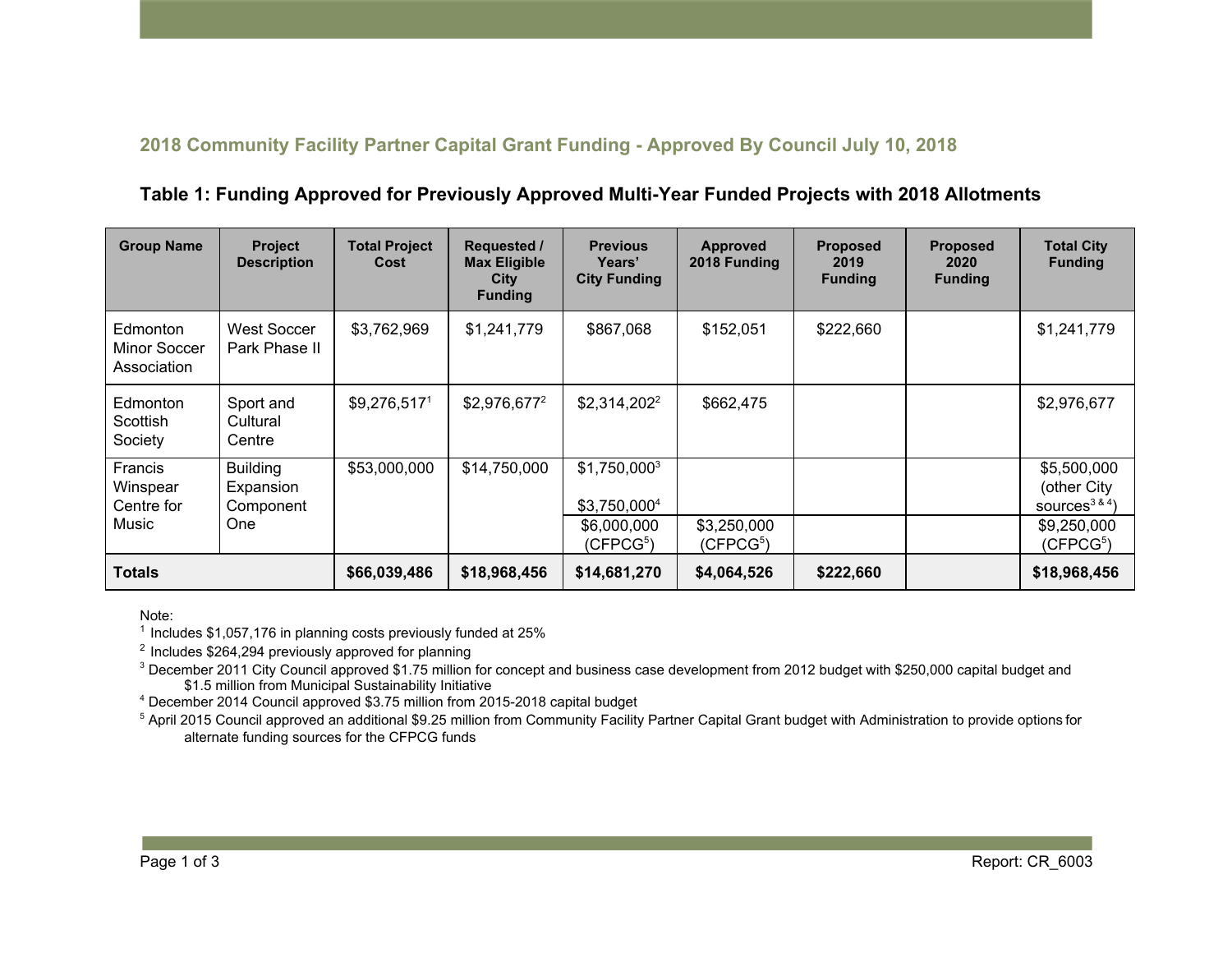## **Table 2: Funding Approved for 2018 Applicants**

| <b>Group Name</b>                                         | Project<br><b>Description</b>                                    | <b>Project</b><br><b>Costs</b><br><b>Eligible for</b><br><b>Funding</b> | <b>Eligible</b><br><b>CFPCG</b><br><b>Funding</b><br>for 2018<br>app'n | <b>Previous</b><br>Years'<br><b>Funding</b><br>(for same<br>project) | <b>Approved</b><br>2018 Funding | <b>Proposed</b><br>2019<br><b>Funding</b> | <b>Proposed</b><br>2020<br><b>Funding</b> | <b>Total</b><br><b>CFPCG</b><br><b>Funding</b> |
|-----------------------------------------------------------|------------------------------------------------------------------|-------------------------------------------------------------------------|------------------------------------------------------------------------|----------------------------------------------------------------------|---------------------------------|-------------------------------------------|-------------------------------------------|------------------------------------------------|
| The Citadel<br>Theatre                                    | Roof Repair                                                      | \$4,141,880                                                             | \$1,366,820                                                            | \$0 <sup>1</sup>                                                     | \$828,376                       | \$538,444                                 |                                           | \$1,366,820                                    |
| The Clansmen<br>Rugby Football<br>Club                    | Club House<br>Rehabilitation                                     | \$245,000                                                               | \$80,850                                                               | \$6,000                                                              | \$80,850                        |                                           |                                           | \$86,850                                       |
| <b>Ellerslie Rugby</b><br>Park Incorporated<br>(Planning) | Drainage<br>Connection to<br><b>EPCOR Lines</b>                  | \$26,200                                                                | \$13,100                                                               | \$0                                                                  | \$13,100                        |                                           |                                           | \$13,100                                       |
| <b>Shamrock Curling</b><br>Society                        | Facility<br>Rehabilitation<br>(funding for roof<br>only)         | \$321,076                                                               | \$105,955                                                              | \$0                                                                  | \$105,955                       |                                           |                                           | \$105,9550                                     |
| Snow Valley Ski<br>Club                                   | Snow Making<br>Waterline<br>Replacement                          | \$400,034                                                               | \$132,011                                                              | \$0                                                                  | \$132,011                       |                                           |                                           | \$132,011                                      |
| <b>Theatre Network</b><br>Society                         | The Roxy<br>Theatre - post<br>strategic design<br>& construction | \$11,443,116                                                            | \$3,600,000                                                            | \$224,881                                                            | \$554,752                       | \$1,522,624                               | \$1,522,624                               | \$3,824,881                                    |
| <b>Totals</b>                                             |                                                                  | \$16,577,306                                                            | \$5,298,736                                                            | \$230,881                                                            | \$1,715,044                     | \$2,061,068                               | \$1,522,624                               | \$5,529,617                                    |

 $1$  Citadel Theatre was originally approved funding for this project in 2016 but was allowed to withdraw that application and reapply after it was realized the projected cost was much higher than originally anticipated. None of the funds had been disbursed.